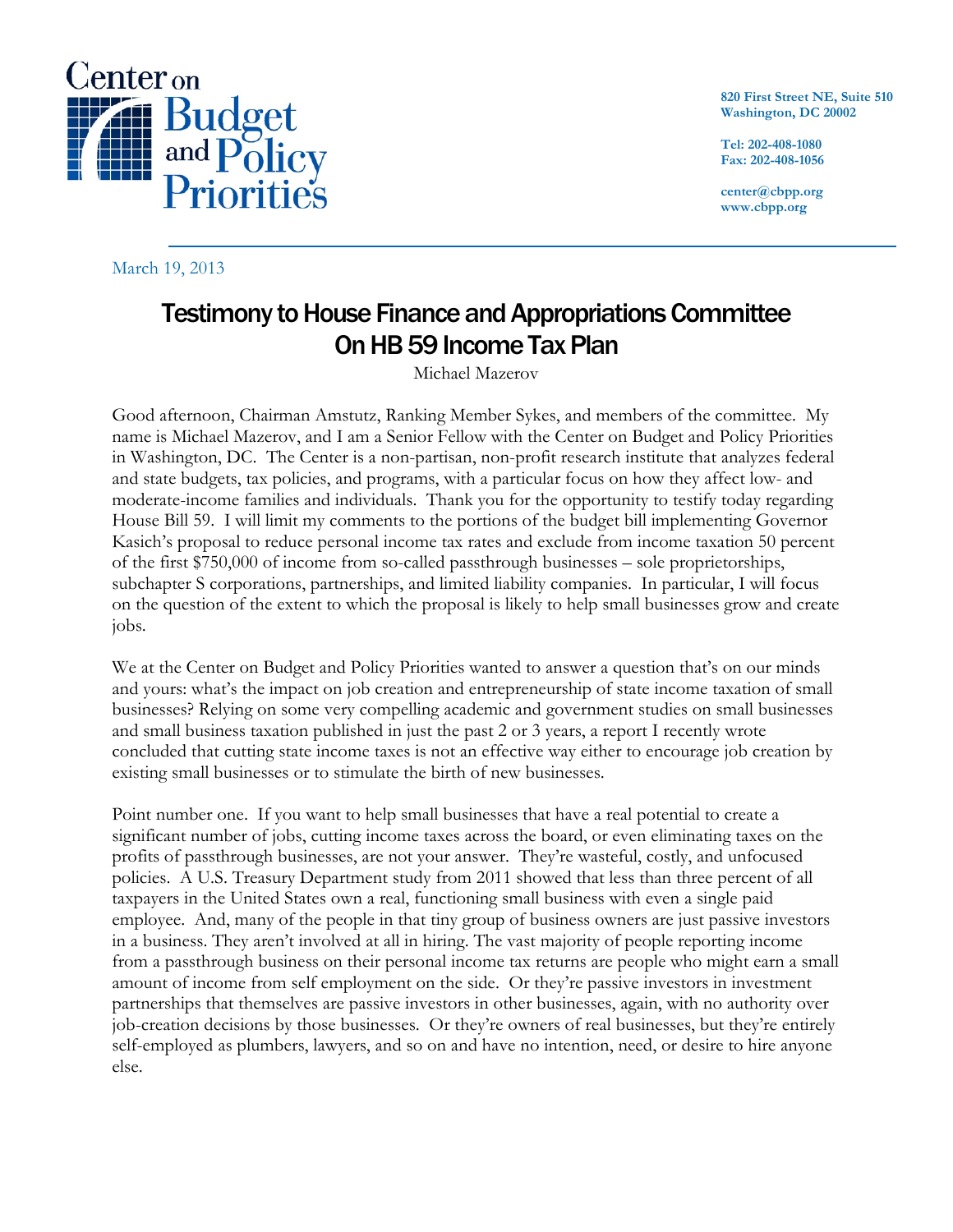Further, even for those small passthrough businesses that do have some employees, only a tiny proportion of them have significant job creation potential. That's because most of them serve an entirely local market for a good or a service and plan to keep it that way. Only a tiny share of new businesses are seeking to develop a new product, service, technology or business model that has the potential to be the next Google, Facebook, or Amazon. So tax cuts for everyone is a very expensive way to try to help the very few that are even in a position to create a meaningful number of jobs.

Second, even if you somehow could limit tax cuts to those kinds of businesses, you wouldn't be doing them much good anyway. Why? Because they have so little taxable profit to begin with. Just 13 percent of bona fide small businesses make more than \$50,000 per year in profits; the rest make less than that or lose money. Even at the current top income tax rate in Ohio of 5.925 percent, a business with \$200,000 in profit – a much, much greater amount than that of the average small business—will save approximately \$7,100 from Governor Kasich's proposal. That is not enough additional cash flow to hire even one full time worker at minimum wage.

Well, you might ask, what about the small business startups engaged in real innovation that have the potential to grow quickly and generate a large number of jobs? In fact, they're likely to have even less profit than the average small business. They're plowing all their cash flow into R&D, marketing, and hiring new employees. A study found that start-up firms receiving venture capital investments are likely to grow much more rapidly and ultimately create a much larger number of jobs than similar firms not obtaining venture capital. But the study also found that almost half of firms receiving such investments had no revenue in their first year of operation, let alone any profit. And, for the firms that were profitable, the profitability dropped sharply after the venture capital investment as the firms used the money to hire more higher-salary employees and to grow rapidly. So, here again, personal income tax cuts are just not an effective way to help the so-called "gazelle" firms.

Third, economic theory also strongly suggests that cutting income taxes is not likely to be an effective way to boost business start-ups or the rate of job creation by existing small firms. Businesses expand when they foresee increased demand for what they sell, not just because they have more cash in their bank accounts. On the flip side, if they have identified a good investment opportunity, they don't need to finance it out of their own cash flow; they quite properly borrow the money or bring in new investors. And remember, wages and salaries of employees are fully deductible in calculating taxable profit, so the tax system in no way discourages hiring additional workers. It's often argued that cutting marginal tax rates will encourage business owner-operators to work longer hours, but most entrepreneurs will tell you they're already working as many hours as there are in a day. Finally, although in theory lower income tax rates should stimulate additional capital investment by businesses, the federal government already highly subsidizes capital investment through the tax code. It's very unlikely that additional tax cuts at the state level would have much bang for the buck in encouraging additional capital investment either.

Fourth, some serious research looking directly at the effect of state income tax policy on selfemployment, small businesses, and entrepreneurship finds no significant impact. The most thorough such study was commissioned by the U.S. Small Business Administration and published last year. After an exhaustive analysis of various measures of entrepreneurship and self employment, the academic authors concluded, "We find no evidence of an economically significant effect of state tax portfolios on entrepreneurial activity." Another study, by the libertarian Cato Institute, found no meaningful correlation between top personal income tax rates -- state and federal combined - and the share of state residents employed in their own businesses. The authors observed: "Even if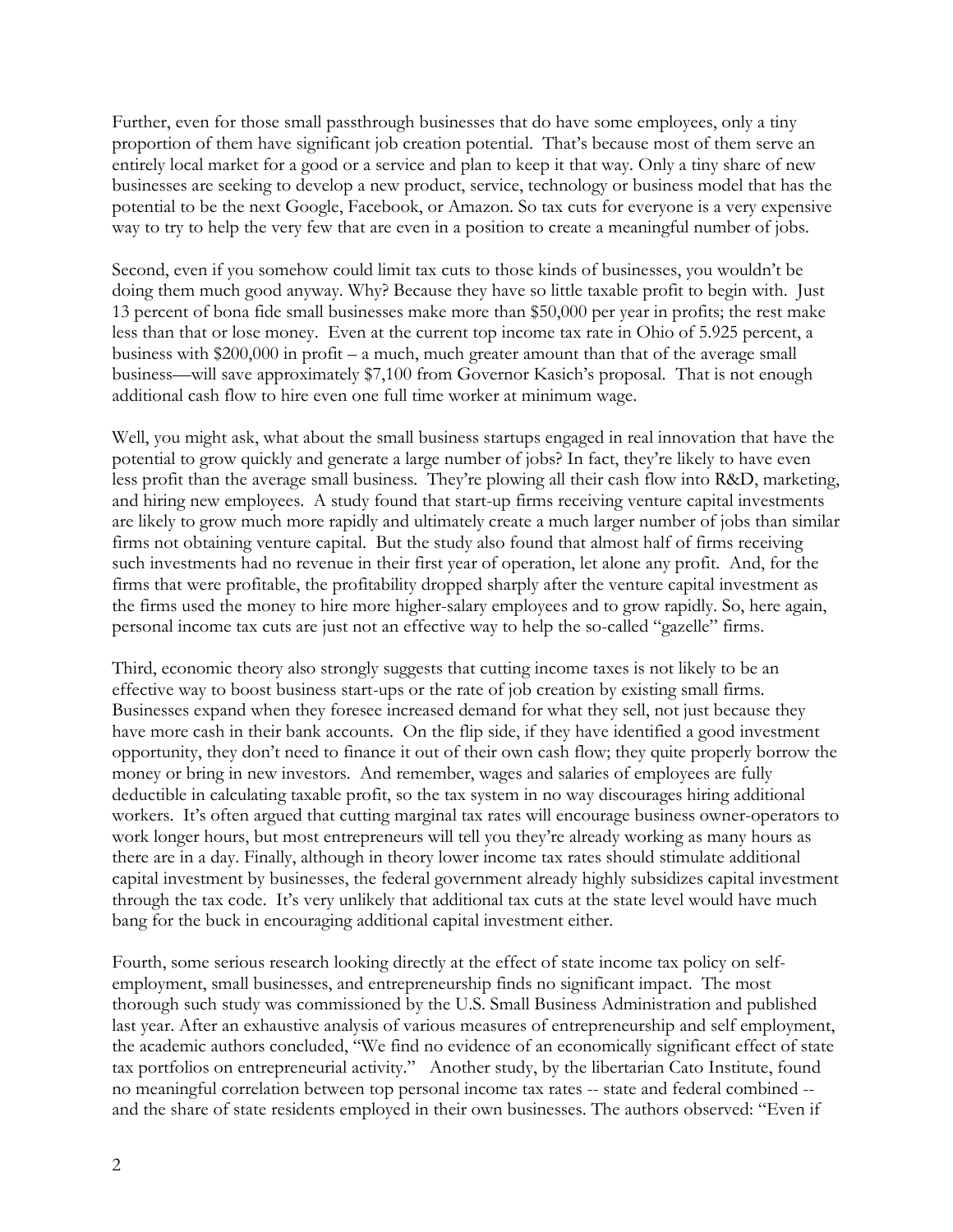these effects . . . [had been] statistically significant, they would have had very little economic significance." Then there's the study last year from the Kauffman Foundation, the leading research institute on entrepreneurship in the country. It looked at the location of the 500 fastest-growing businesses identified each year by Inc. magazine. It found that the number of Inc. 500 firms based in a state had no relevant correlation with the state's ranking in the Tax Foundation's "State Business Tax Climate Index." The authors observed, "While a number of organizations claim that lower taxes are better for new firm creation and innovation, we do not see any connections between Inc. firms and scores provided by the Tax Foundation."

My fifth point responds to the argument made by some that even if income tax cuts don't stimulate the creation of businesses that wouldn't otherwise be created, they could still attract to a state entrepreneurs on the cusp of starting a new business that otherwise wouldn't choose to locate there. Research on the location decisions of entrepreneurs finds that not many of them are likely to be drawn to a state by something as minor to their operations as a cut in the state income tax rate. Entrepreneurs start businesses where they already live, where they know the market and have personal relationships with potential bankers and investors, and people who could become their partners or employees. Considerable research backs this up. For example:

• A study of the Pennsylvania businesses that grew fastest from 2004 to 2009 found that the number that were started in Pennsylvania during that period was more than 20 times larger than the number that moved into the state (680 versus 28).

• A study made public just last week found that fully 45 percent of the almost 40,000 existing companies founded by graduates of California's Stanford University remain headquartered in that state, which imposes some of the highest income taxes in the country. If state income tax policy really had a significant impact on where entrepreneurs choose to locate, would Silicon Valley be in California?

So, to summarize, and the evidence comes down squarely on this, cutting state income taxes will not have any significant impact on Ohio's ability to stimulate job creation by existing small businesses or to attract or give birth to new entrepreneurial firms that have rapid growth potential.

Cutting income taxes further not only won't fix Ohio's economy, it is likely to prove harmful. A study we will release later this week finds that Ohio has already cut state per pupil aid in higher education by 29 percent in real terms over the past five years, that is, after adjusting for inflation. Almost three-fourths of the states have a higher proportion of their adult population with at least a bachelor's degree. As a recent National Governors' Association report titled "Growing State Economies" observed:

States that have a higher average level of education tend to have greater levels of economic success... Highly educated persons are disproportionately likely to start successful high-growth firms and to develop new ideas that are economically valuable. . .

Additional income tax cuts will eventually force the state to cut back further on investments in education, infrastructure, and other areas that over the course of history have proven to be the best ways to create jobs and promote prosperity. So the question before Ohio policymakers – as it is for those in other states – is, simply, "Will you risk squandering your economic potential?" I hope you will answer that question with an emphatic no.